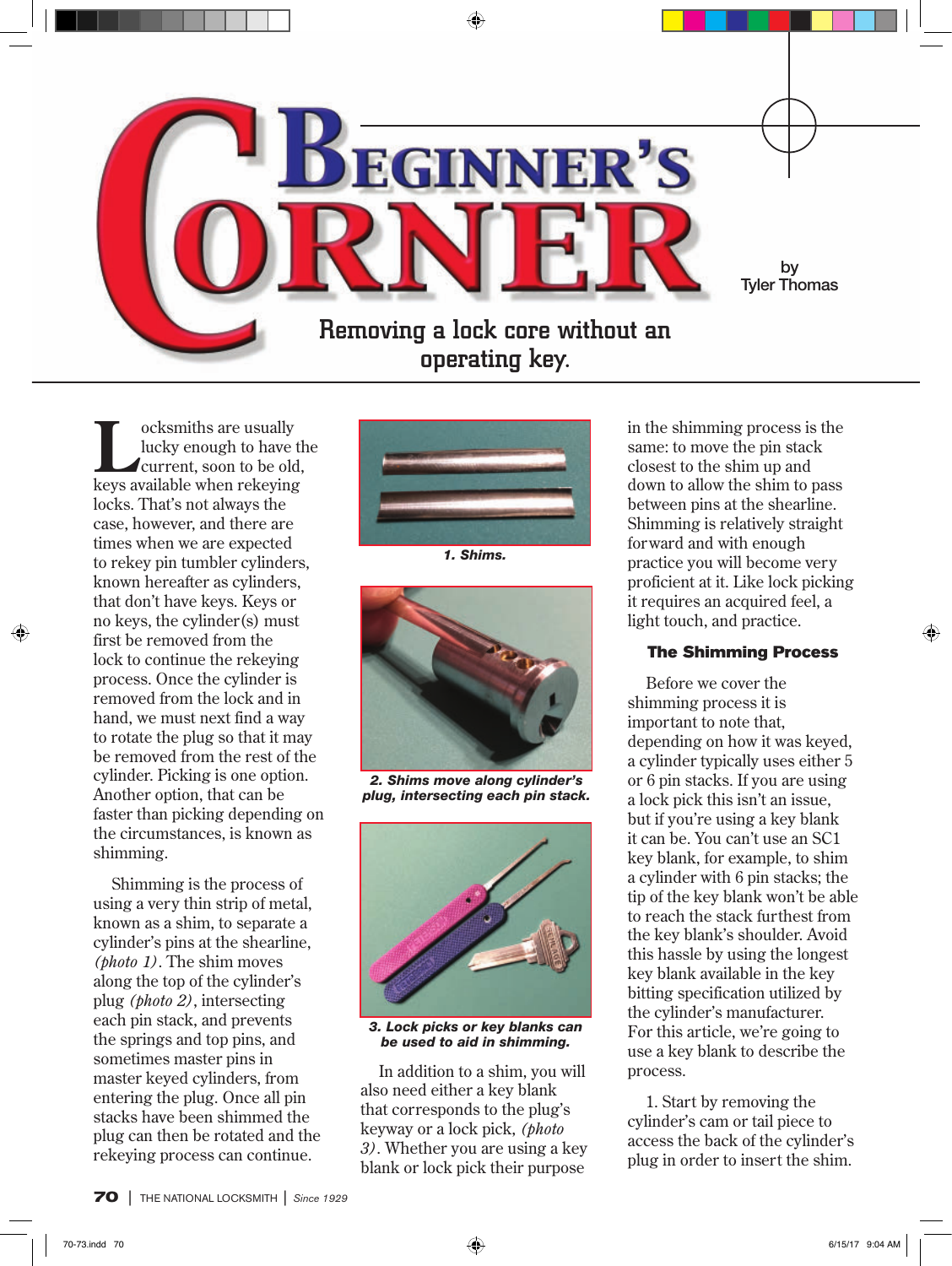Then insert the key blank all the way into the plug. Or place your pick on the furthest or last pin stack.

2. Insert the shim into the rear of the cylinder, in line with each pin stack and chamber, *(photo 4)*.

Remember, we're trying to slide the shim between the pins. Align the shim so that its center splits the pin stack's center. You don't want a shim to barely grab a pin stack or drift away from the pin stacks as it moves further into cylinder. The shim should be inserted until it contacts the first pin stack.

3. While applying light pressure to the rear of the shim (the exposed end), begin moving the key blank in and out slightly, *(photo 5)*.

The key blank doesn't have to be inserted/removed very much. You can only shim one



*4. Insert the shim into the rear of the cylinder, in line with each pin stack and chamber.*



*5. While applying light pressure to the rear of the shim (the exposed end), begin moving the key and blank in and out slightly.*

pin stack at a time so we only need to focus on moving that pin stack. By using the tip of the key blank, you are able to raise any bottom pin, no matter the depth, to the shearline.



*6. If using a pick, apply light pressure to the rear of the shim and lift and lower the pin stack you're shimming.*

4. Once a pin stack is shimmed, withdraw the key blank or pick slightly and begin shimming the next pin stack, *(photo 6)*.

You will be able to tell when a pin stack is shimmed in two ways. Visually, the shim will move further into the cylinder. You will also feel a shimmed pin stack in the key as well. There won't be feedback from the spring and you won't be able to insert the key as much as you once were. This is because the bottom pin is making contact with the shim. It's important to





1.800.567.0451 #392 info@capitolindustriesinc.com capitolindustriesinc.com

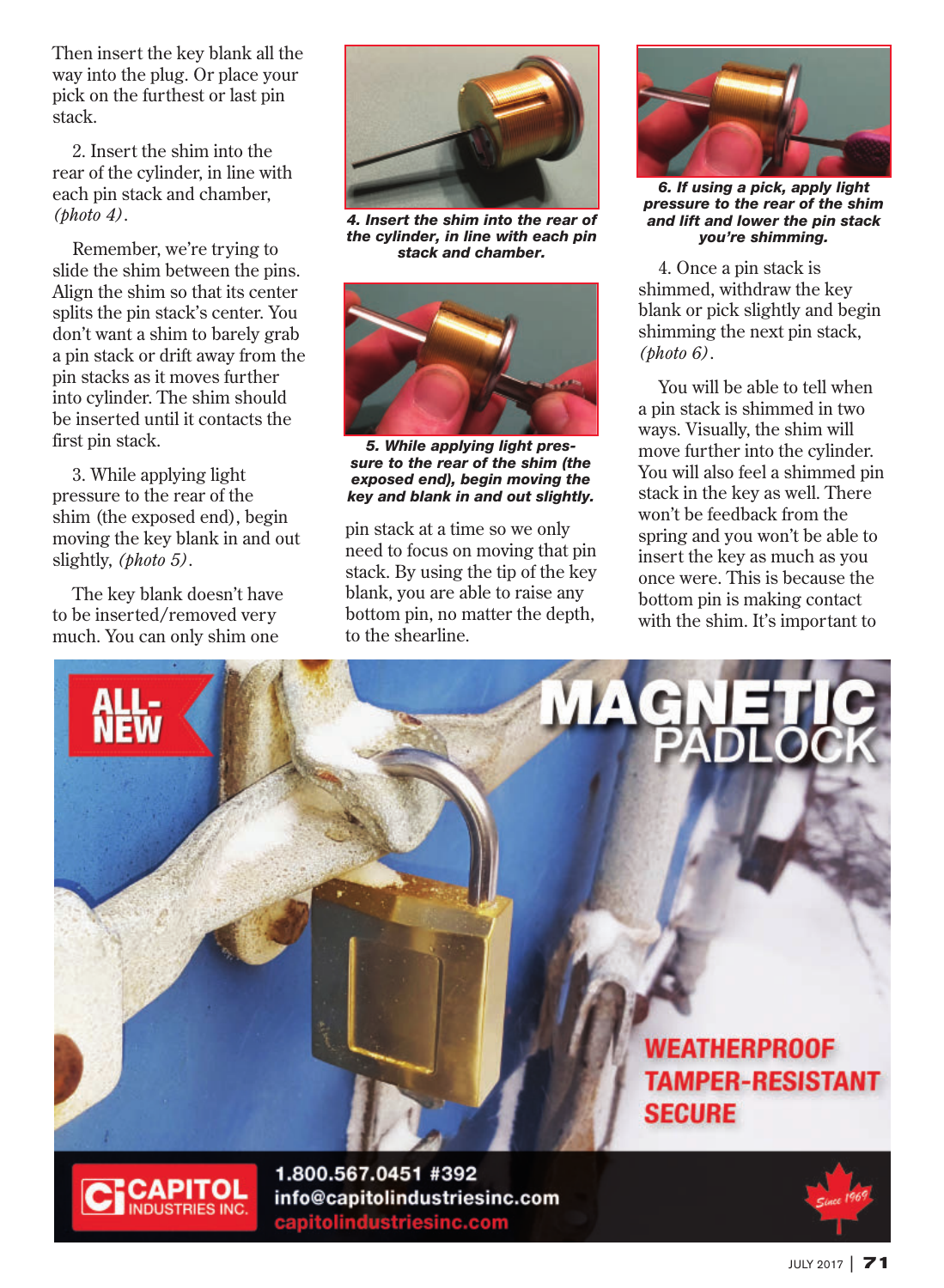

*7. A bent distorted shim.*

learn this feeling so that you know when you have your key blank in contact with the right pin stack.

5. Continue this process for each pin stack until all pin stacks are shimmed.

## **Tips**

Always lubricate cylinders before shimming them. A cylinder without keys more than likely hasn't been utilized recently. Lubricating the cylinder will help free things up and allow for better movement of the pins and shim.

Over time a shim will lose its "edge." You can regain that edge by cleaning the shim up on a



*8. The shim can be fixed by applying light pressure along its bevel to regain its original shape.*

bench grinder. Hold the shim at about a 45-degree angle with the apex of the shim's curve to the wheel. Lightly press the shim against wheel while rotating the shim along its bevel; left to right, one pass. This will clean up the shim nicely and prolong its use. Shims can also bend if you apply too much pressure, *(photo 7)*. You can fix the bent shims by applying light pressure along

its bevel to regain its original shape, *(photo 8)*.

Shimming locks with mushroom and spool top pins can be a bit tricky. A good indication that these security top pins are present in the cylinder is that the shim will move slightly but not enough. The pin stack with the security top pins will feel "set" but won't actually be. Additionally, you won't be able to feel the next pin stack on the shim as it moves. Try setting the bottom pin as high as possible with your key blank or pick and lowering it very slowly. You should be able to catch the end of the security pin before the narrow portion.

If you're having a hard time on a cylinder, put it in the vise. That means you and your hands will have one less responsibility: holding the cylinder. Don't over tighten the vise; a snug fit is sufficient. Protect the threads